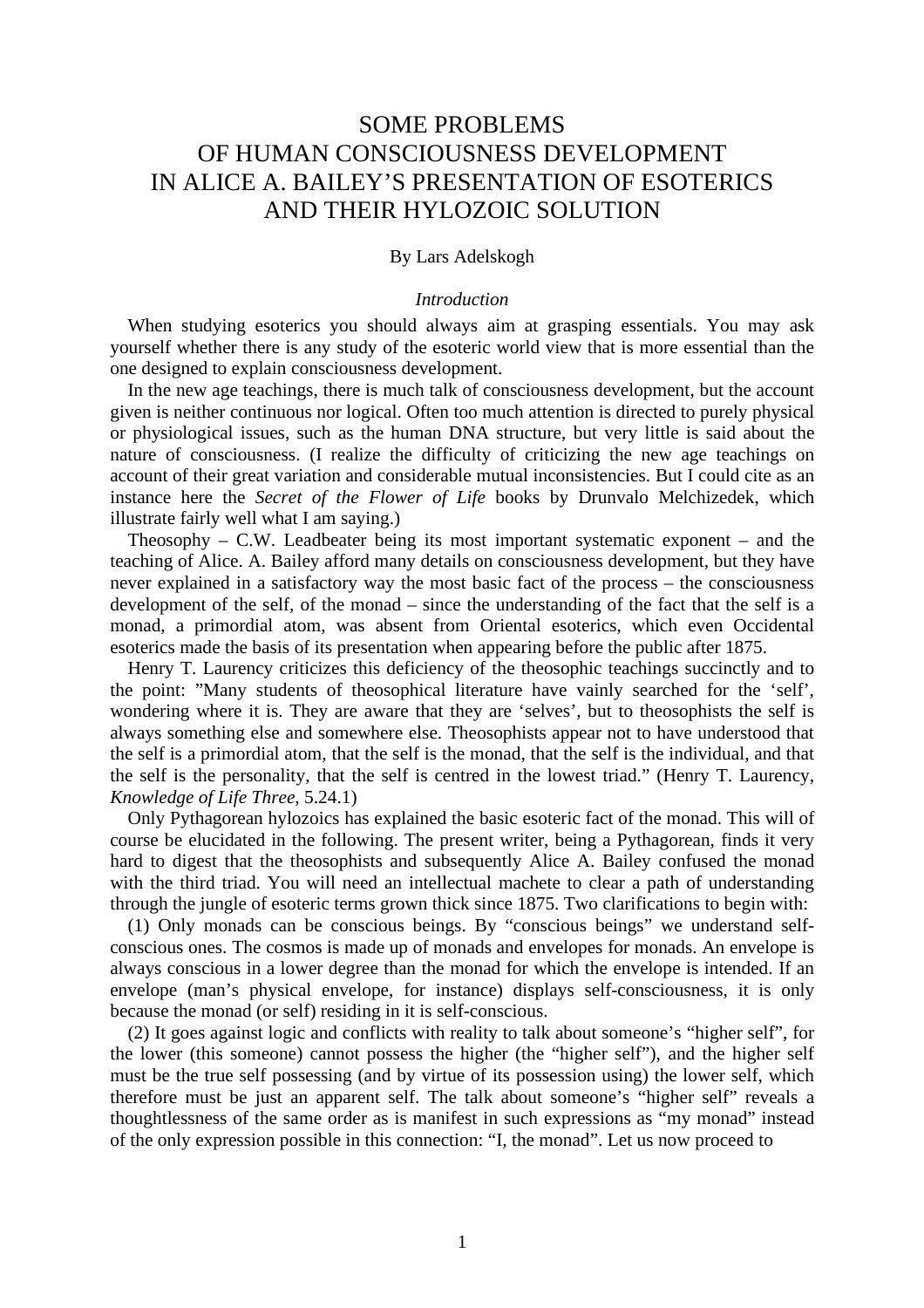# *The Problem of the Self*

The two hylozoic fundamental teachings on the three aspects of cosmic reality and the atomic structure of cosmic matter logically emanate from the Pythagorean teaching on the monad. Because the fact that everything in the cosmos is by nature atomic depends on the fact that everything in the cosmos ultimately is made up primordial atoms – monads. And the fact that everything in the cosmos is a trinity of matter, consciousness, and motion depends on the fact that the primordial atoms have those three aspects.

This monadology, this teaching on the monads, is part of the inmost essence of Pythagorean hylozoics, is part of what distinguishes hylozoics from all the other esoteric systems. It is to be seen that this teaching on the monads affords the explanation of a number of problems of the esoteric knowledge. Without monadology, these problems will remain unsolved, and in the absence of their solution fictions have arisen.

The first and foremost problem, *the problem of the self*, sums up the other four.

In the older esoterics, they avoided as much as possible to study the matter aspect. The object was to direct the disciples' undivided attention to the consciousness aspect, since this makes it easier to acquire the higher kinds of consciousness and the essential qualities. Man's attention to the material side of this process in himself – the exchange of lower molecular kinds for higher kinds in his envelopes, the activity of the various envelope centres (chakras), etc. – can only disturb (energy follows thought!) his natural evolution. Likewise, it is superstitious to believe, as do certain new age groups, that you develop your consciousness by working at "purifying your inner bodies" or "gaining control over your chakras" by meditating on them. It is superstitious because it is a confusion of cause and effect. You "purify your inner bodies" (that is to say, lower molecular kinds are replaced with higher ones in your envelopes) and you "gain control over your chakras" as results of your acquisition of a higher kind of consciousness with its stronger will or energy aspect (which has a purifying effect on the envelopes and a controlling effect on their chakras). However, this higher consciousness is an aspect of the life of unity. It can never be attained with egoistic motives of mere individual development but only on the path of unity: giving out love, sacrifice, service, work for mankind.

Therefore, the study of the consciousness aspect is the most important in hylozoics as well. There is an important difference from the older teaching, however. Today the study begins by explaining the matter aspect, the trinity of existence, the primordial atoms (the monads), etc., since it has been seen that incomprehension, absurdities, fictions are the result whenever one indispensable aspect of existence is neglected.

All the problems mentioned have their actual origin in the silence treatment given the primordial atoms, the monads. If when teaching elementary esoterics the theosophists had mentioned them, they had been forced to admit that everything has a matter aspect, everything in all worlds, since the monads, the least parts of matter, are the sole content of the cosmos, the necessary basis of consciousness and the medium of motion. But they preferred to think the matter aspect away. In so doing they deprived themselves of the possibility of explaining the self, since the self is the consciousness of the monad – of the primordial atom.

They could not avoid talking about the envelopes of the self, notwithstanding these are material things. But they led thought away from the fact of materiality by calling the envelopes "principles" and by simultaneously asserting (without explanation) that the organism "is no principle". In the process they had created a concept covering both envelopes and envelope consciousnesses without forcing thought to touch ideas of "body" or anything material at all.

Problems pile up if you try to explain the human self on the basis of this teaching on "principles". *What is the self?* Is it some one of the "lower principles", namely the envelopes of incarnation – the mental, emotional, and etheric envelopes – and their consciousness? Our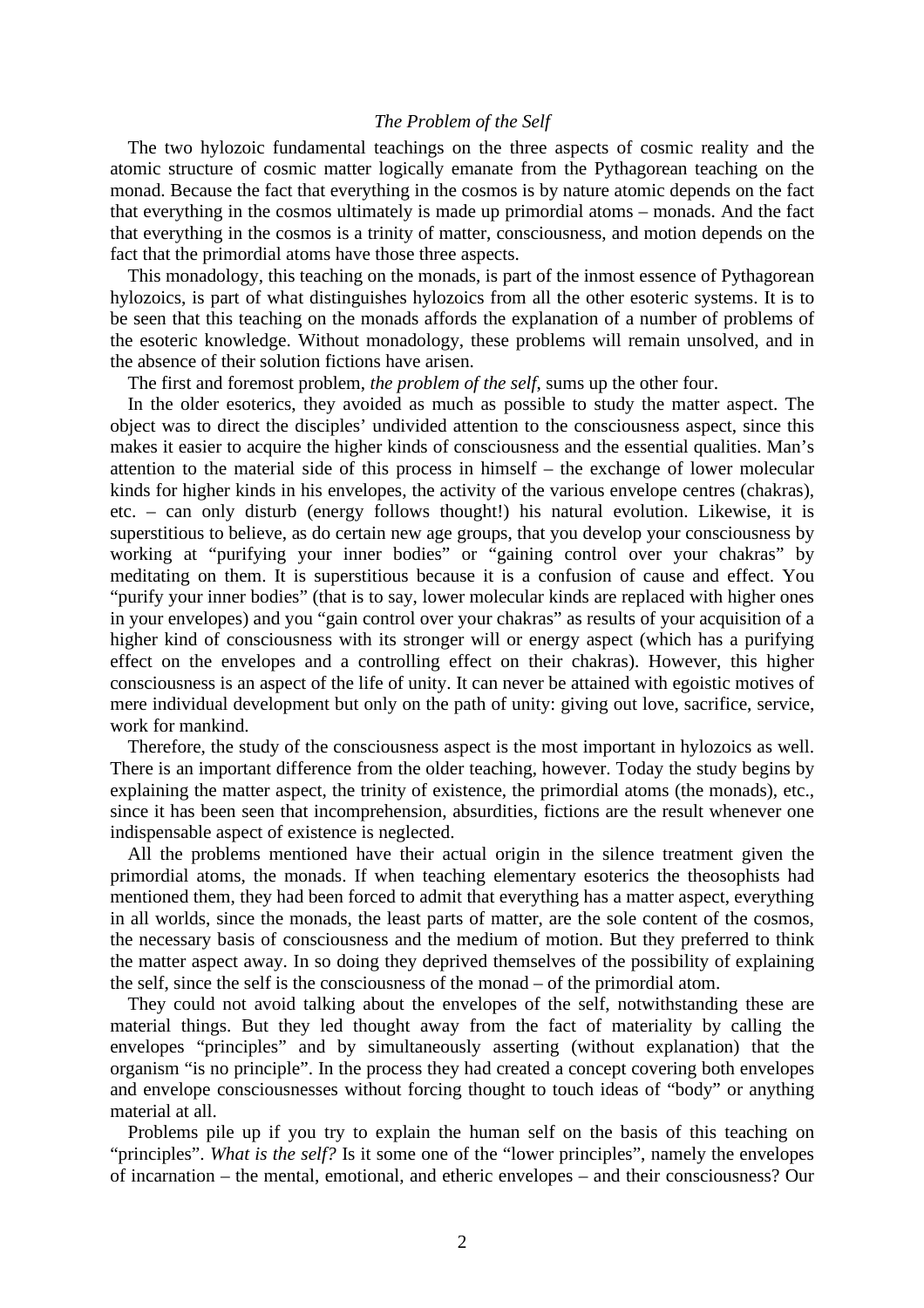everyday experience commands us to answer this question in the affirmative, since our perception of being a self is bound up with those envelope consciousnesses almost exclusively. But if that is so, then that self must dissolve at the end of physical life, and that renders evolution impossible in any esoteric sense, that is: the continuous progressive consciousness development of a permanent self as distinguished from perishable envelopes. If we hold on to evolution and therefore the immortality of the self, we must equate the self with what has been called the Spiritual Triad or the three highest principles (in theosophical parlance: atma, buddhi, higher manas), in hylozoic terms: superessential or 45, essential or 46, and causal or 47:1-3. However, since at the present general stage in the consciousness development of mankind we are seldom self-conscious even at the causal level, we must conclude from this that we really do not have self-consciousness.

The solution of this problem given by traditional esoterics starts from the doctrine of the existence of two different selves in man: the higher self  $-45$ , 46, 47:1-3 – and the lower self – 47:4-7, 48, 49:1-4 (49:5-7 not being a principle, mind you!). The higher self is described as an independent being with a superhuman consciousness capacity: "omniscient and omnipotent in the worlds of man", "free from karma", etc. The higher self is said to send down "a ray of itself" into the lower self to gain experience in the lower self's worlds. Omniscience has something to learn in the worlds of life ignorance! At the same time, the lower self – which we human beings anyhow must associate with the idea of "self" – is said to have as its prime purpose to establish a contact with the higher self and to come under its influence.

Apart from the absurdities just mentioned it is also evident that this doctrine is incompatible with hylozoic evolutionism. The reasoning is as follows.

Can the life of a human being in the physical, emotional, and mental, his consciousness, experiences, toilsome work in these worlds have any meaning at all, if he already has another self, a higher self that is self-conscious, omniscient, omnipotent, etc., in superhuman worlds? And how can that self exist on its high level? There seem to be only two options: (1) Either the higher self is the result of a process of evolution; (2) or the higher self has not evolved from something lower but has always and "from the beginning" existed on its high level. If we opt for (2), then the only possible explanation will be something similar to the Old Testament Story of Creation, where an omnipotent god in the beginning creates all the higher and lower beings in all their classes, investing them at the same time with the kinds of consciousness, higher and lower, which they are to have for all time to come. This option is incompatible with the evolution of consciousness and therefore must be cancelled. Option (1), on the other hand, is compatible with evolution. If we opt for it, however, we must conclude, if we are consistent evolutionists, that whatever is now a higher self has evolved through all the lower developmental stages in succession. And then the higher self has once been such a lower self mentioned above (either in the human evolution or in some evolution parallel to the human). And if what is now a higher self was once a lower self, then it is exceedingly probable, not to say imperative according to the logic of evolution, that what is now a lower self will become a higher self sometime in the future. However, we must then conclude that it really is about two individuals, the one more advanced in its evolution, the other less so. This conclusion of course makes it quite impossible make the higher self a part of man, to call it "man's higher self", "our higher self", "man's divine soul", "man's spiritual Ego" or whatever in the same vein.

The hylozoic solution of this problem is the simplest conceivable one. Whatever we call the self in man is a primordial atom, a monad, which in the evolution of its consciousness has reached the level where man normally has his waking consciousness (emotional and mental consciousness).

Since "death" is he dissolution of composite forms into their component parts (also atoms dissolve; that is to say, atoms of lower kinds dissolve into atoms of higher kinds), the monad,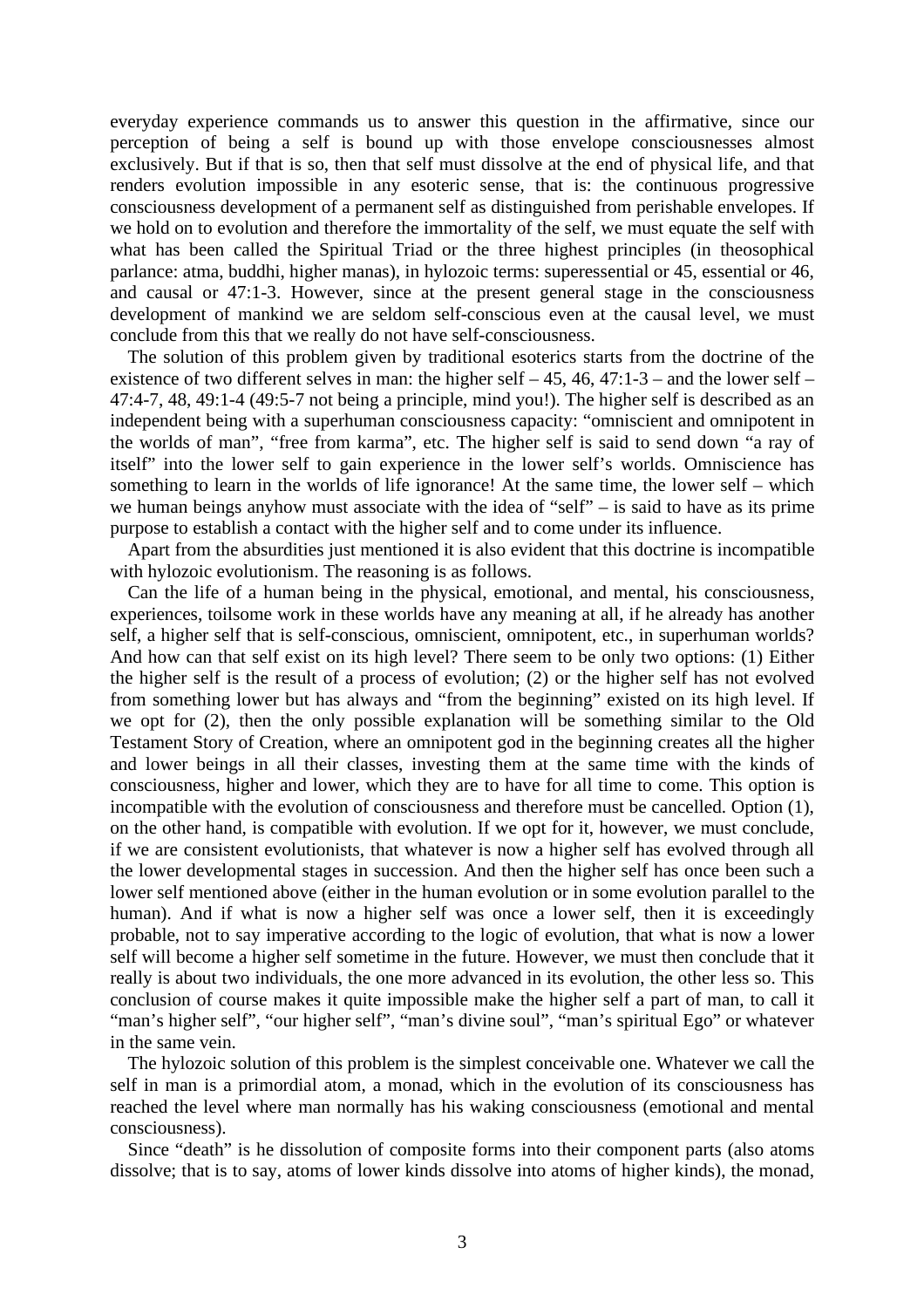being uncompounded, cannot dissolve or die in this manner. The monads are the sole immortals in the cosmos.

The monad can perceive the consciousness and matter of different worlds, can act in their reality by entering into envelopes made of the matter of those worlds and in so doing activate the passive consciousness of its envelopes. The monad subsequently identifies itself with this activated consciousness as its "self".

The monad potentially apprehends the passive consciousness in all higher worlds, since this consciousness belongs to the different atomic kinds and these in the last analysis consist of primordial atoms – monads – having passive consciousness. All consciousness is consciousness in monads, actively or passively conscious monads.

However, the monad is actively self-conscious only in those kinds of consciousness which it has hitherto been able to activate through its evolution. This is of course true also of the monad in the human kingdom, the human self.

The highest envelope of the human self, of the human monad, is the causal envelope. This envelope will become a self-conscious being, when the monad at the end of its sojourn in the human kingdom, at the stage of ideality, centres itself in it. Before that stage, however, the causal envelope is a mere robot consisting of atoms and molecules with passive consciousness. In the causal envelope is stored the quintessence of all the experience the monad has had during its sojourn in the human kingdom. A momentary contact with this enormous storehouse of experience must certainly appear as a contact with a "higher self". In this case, however, it is not a contact with a self-conscious, independent, active being. This is a fact that must be stressed.

## *The Other Four Esoteric Problems*

Hylozoic monadology alone affords the solution of *the problem of the immortality of the self.* This has sometimes been formulated as the immortality of the "soul" or of "spirit". However, the "soul", namely the causal envelope, is not immortal, because it is dissolved when the monad leaves the human kingdom definitively and enters the fifth natural kingdom. Nor is "spirit" immortal, for what is meant by that is the 45-envelope of the second self, and it is dissolved, at the very latest, as the monad passes to the seventh natural kingdom or first cosmic kingdom (worlds 36–42). But how does the self, the permanent individuality, survive these dissolutions? If the individual self, self-awareness, self-identity, the perception of one's own presence, "I am", has no material basis limiting it against the rest of existence, all other individuals, it must dissolve when its envelope dissolves, and merge with the all, thus be lost as an individual self with a self-identity. And such a "nirvana" is certainly what exoteric pantheism, knowing nothing of the monads, teaches. The "self's merging with universal soul", however, would imply the end and nullification of the self's evolution. Only an indissoluble primordial atom can be a permanent material basis of self-consciousness. Moreover: since the monad is an atom of the highest kind in the cosmos, there is in the cosmos no limit to its potential consciousness expansion; it can embrace the consciousness bound up with all the lower kinds of atoms (2–49), or (which is about the same thing) it can extend its consciousness beyond all the envelopes that it must put off in succession. If we equate the self with *any envelope whatsoever*, we must also accept that no evolution beyond the capacity of that envelope is possible.

This leads us on to the next problem solved by monadology: *god immanent and god transcendent*. In esoterics, and also in new age mysticism, it is an axiom that "all is divine in essence" or "all is inherently divine". Monadology explains this in the simplest manner. All is divine in essence, since all, in all worlds, is matter consisting of atoms and, in the last analysis, of indestructible primordial atoms. Every one of these primordial atoms – monads – possesses consciousness, always to some degree, even if still just potential. Since memory is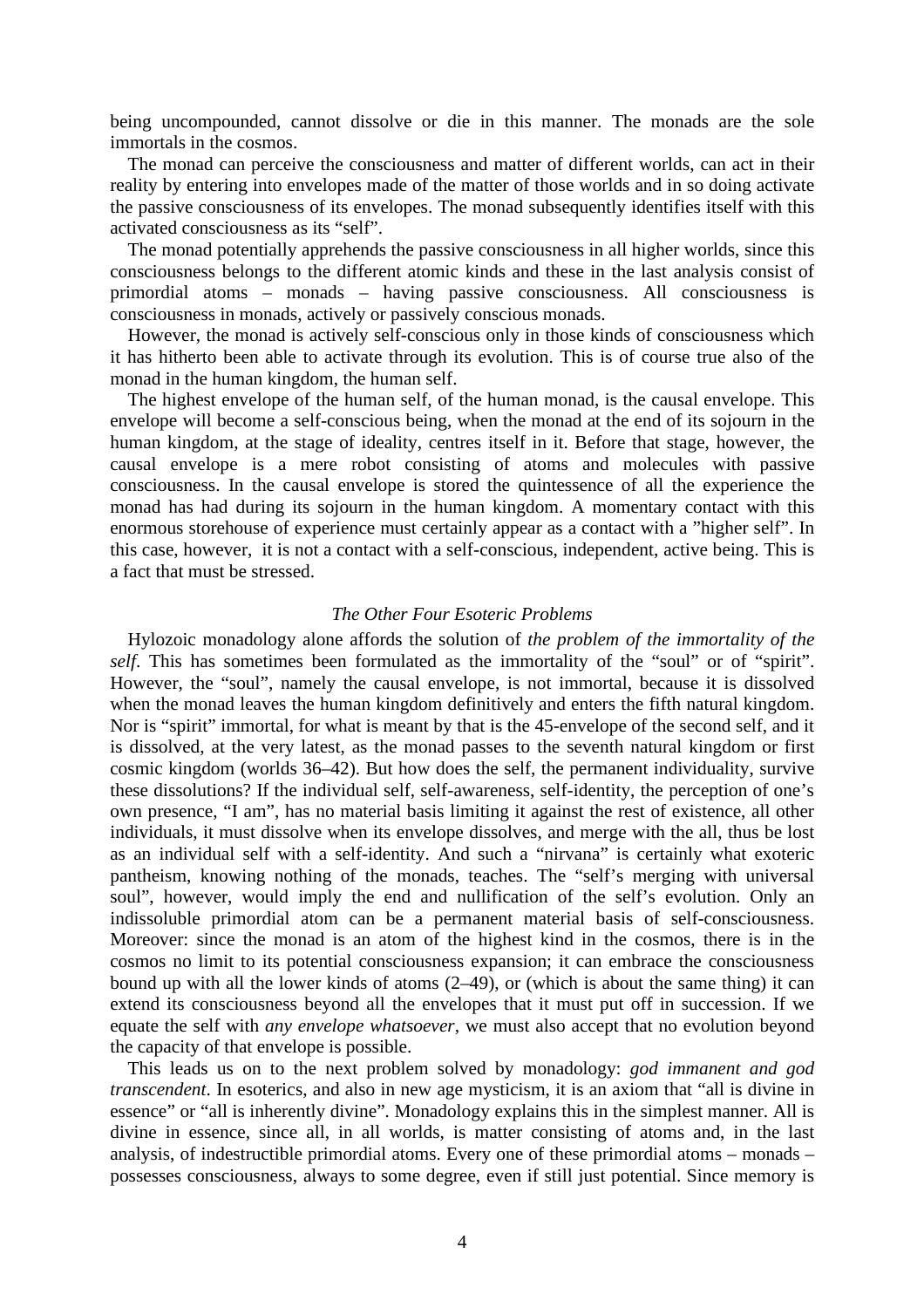indestructible, the monads cannot avoid collecting experience and thereby develop their consciousness and ability. Consciousness development of an indestructible self must, as time goes by, reach ever higher stages and finally the very highest one – cosmic omniscience and omnipotence. The monads that have already reached this highest stage collectively make up "god transcendent". The monads that are still on their way to reach it – all of them, at all stages – collectively make up "god immanent".

The third problem concerns *the worlds of the cosmos* (1–49). Esoterics teaches the existence of an invisible existence, as objective on its conditions as the visible reality is objective on its conditions. Esoterics teaches that invisible reality is divided into several different states. In mysticism, sharing a similar view, those states are one-sidedly described as levels of consciousness only, as "spiritual" in contradistinction to visible reality as "material", whereas hylozoics affords an all-round description, clarifying that this "spiritual" reality has a matter aspect and motion aspect as well as a consciousness aspect.

This problem is about how to explain, on the one hand, the fact that each world has matter, consciousness, motion (series of vibrations, will), space and time perception of its own characteristic kind, which is totally different from those of the other worlds; on the other hand, the fact that all the worlds together make up a continuum, a unity held together, the cosmos. This unity is most clearly manifested in the fact that all the kinds of consciousness belonging to the ever higher worlds embrace and include all the lower kinds.

This problem is solved by explaining that all the worlds of the cosmos are material and of an atomic nature, just like the physical world. Every world is made up of its own atoms, which are different from all the others. Consciousness and motion are always limited in their possibilities and modes of expression by the matter that is the necessary basis of these two aspects. The coarser, more massive the atoms, the more sluggish the motion, the slower the vibrations, and the duller, more mechanical the consciousness. The finer the atoms, the swifter, more intensive the vibrations, and the clearer and more purposive the consciousness developing in the atoms.

Every atom of a certain kind consists of a number of atoms of the next higher kind, each one of these atoms is in its turn made up of a number of atoms of the next higher kind in the series, etc. in the direction of the primordial atoms. This of course implies that each atomic kind contains all the higher kinds or, expressed differently, higher atoms penetrate all the lower atoms and the monads therefore penetrate and build all matter in the cosmos. In consequence, all the atomic kinds have an inner connection with one another. Energies of a higher atomic kind act on all the lower kinds. Atoms of the same atomic kind have the same kind of consciousness, and from the consciousness point of view they form a collective with a common consciousness. This collective also includes the collective consciousnesses of all the lower atomic kinds, since atoms of lower kinds consist of nothing but atoms of higher kinds. On the other hand, lower consciousness cannot apprehend higher, a fact that we can all realize when we ascertain that by sense perceptions (49) such as vision, hearing, touch, etc. we cannot apprehend desires and feelings (48) or thoughts (47), and by desires and feelings we cannot grasp thoughts; whereas by desires and feelings we can apprehend sense perceptions, so that we can, for instance, sort them into agreeable and disagreeable ones, and by thoughts we can grasp (understand, judge) desires and feelings as well as sense perceptions.

The fourth problem concerns *the genesis of the cosmos*, the original formation of the atomic kinds, etc. Theology solves the problem conveniently by handing it all over to an omnipotent and eternal god. Hylozoics cannot avail itself of that recourse, since it does not admit of the existence of other gods than such monads as have reached the various cosmic divine kingdoms, and particularly the seventh and highest divine kingdom  $(1-7)$  after having passed all the preceding, lower stages in the process of manifestation, including involution, evolution, and expansion. Our cosmos has existed for so long that monads have already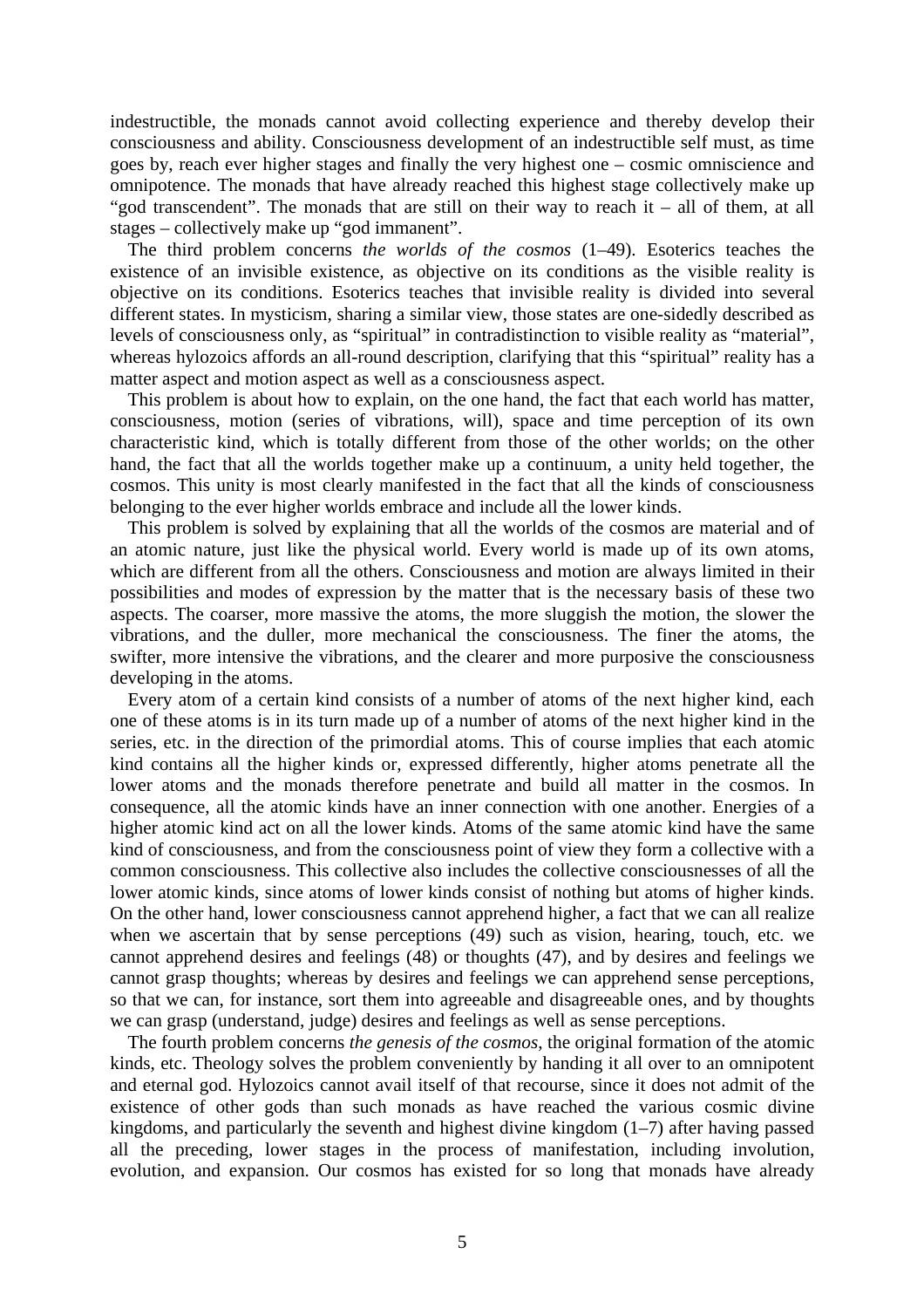managed to achieve this and in so doing have made the cosmos a perfect organization. But how was it in the beginning of cosmic existence? Were all those monads then as unconscious as the ones created in primordial matter right now? How could an accumulation of primordial atoms ever form those composite atomic kinds and forms that are expedient for the evolution of consciousness? It would be exceedingly difficult to solve this problem, if there were only one cosmos. There are countless cosmic globes, however, and there have always been. Thus they exist simultaneously and everywhere in the universe, and there are such cosmic globes at all the stages of manifestation from the recently formed to the fully constructed and those in the process of being dismantled. The monads that have reached the highest (seventh) divine kingdom of their cosmos make up collectives that perform the function of supreme guardians of the law, supervisors of evolution, and shapers of matter where that globe is concerned. According as younger monads reach up to the highest kingdom  $(1-7)$ , the older ones are set free for other tasks. The latter can, if they so desire, leave their cosmos in a collective formation in order to build a new cosmos somewhere in primordial matter with its infinite store of unconscious primordial atoms, in so doing affording countless monads the experience of life. They received this gift of life themselves from other cosmos builders once in an immensely distant past, and now they are carrying the baton. And so it goes on without beginning and without end. The cosmos builders thus do not create the monads – this supreme omnipotence is reserved for eternally unconscious, "blind" dynamis – but they make them enter into a cosmos, compose them to form the 48 lower atomic kinds. Thanks to the cosmos builders, the cosmos receives from the very beginning the highest degree of finality possible with its primordial atoms, still only potentially conscious.

Let us now examine somewhat how the evolution of the human self is explained in some of the esoteric works published in the name of Alice A. Bailey. And let us then begin with an introductory survey of the terminology used. There will be some repetitions, but they are quite intentional and designed to make it easier for the reader to follow the reasoning.

## *"Man's Three Aspects" According to Alice A. Bailey*

Man's three aspects are said to be (I have not retained the capitalization of certain words):

- 1. Spirit, life, energy.
- 2. Soul, the mediator, or the middle principle.
- 3. The body, the phenomenal appearance. (WM 23–50)

or

- 1. The monad, or pure spirit, the father in heaven
- 2. The ego, the higher self, or individuality .
- 3. The personality, or lower self, physical plane man. (LOM, Introduction; CF 608f)

Also, each one of these three aspects (in CF 608 also called "fires") is threefold, so that nine aspects in all are obtained (CF 608).

In hylozoics, these three "aspects" of man are called the three triads of man:

the third triad (43:4, 44:1, 45:1) the second triad (45:4, 46:1, 47:1) the first triad (47:4, 48:1, 49:1)

As you see they are numbered from "below", from the physical world up, since they are activated from "below" by the monad during its evolution.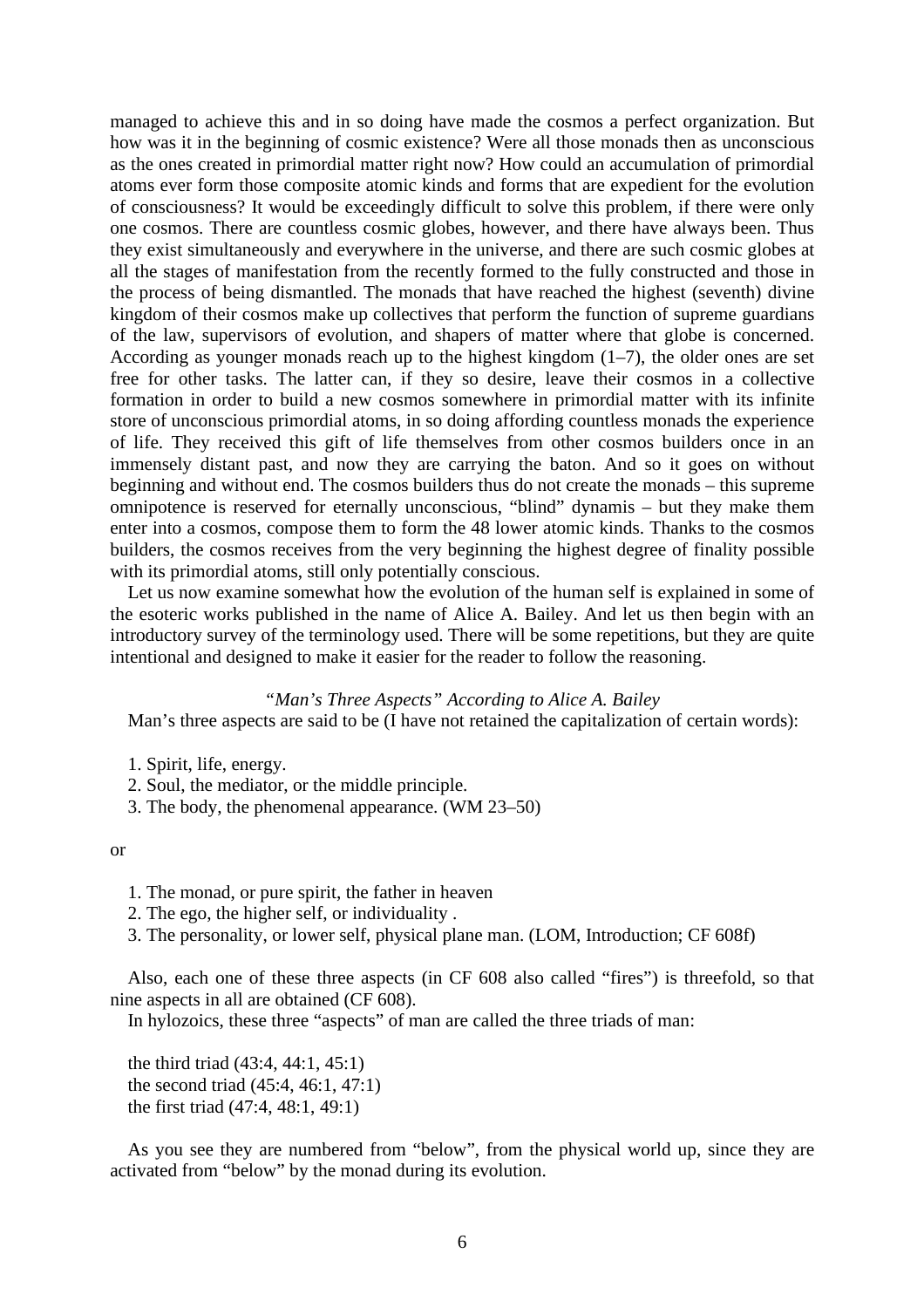In CF there are numerous references to "fire by friction", "solar fire" and "electric fire". In hylozoics:

fire by friction  $=$  the energies of the first triad solar fire = the energies of the second triad electric fire  $=$  the energies of the third triad. (CF 38)

In CF other terms for the three triad energies are also used. "Fire of matter" (CF 35) is the energies of the first triad, "fire of mind" (CF 221) denotes second triad energies in general (thus not just causal-mental energy, although this is what is generally intended), and the "electric fire of spirit" (CF 1227) is the energies of the third triad.

In WM 525f we find the following terms as well: "spiritual energy" = third triad energy, "sentient energy" = second triad energy, and "pranic energy" = first triad energy. The use of the last term intimates that the etheric envelope is the most important of the envelopes of incarnation from the energy point of view.

What Bailey calls "man's three aspects" are three triads, three material units, not just consciousness and energy units. Each one of them consists of two atoms and one molecule, a fact that is not generally known to esoteric students. In the theosophical terminology, which Bailey largely adopted without revision, this fact was obscured by using the term "triad" only for the second triad, whereas the first triad was called the quaternary (CF 48) or the "personality" (numerous occurrences, *The Rays and the Initiations*, 115, for instance), and the third triad "the One" or the "Monad". The last term is especially remarkable. It must be considered exceedingly inappropriate to call the third triad the "Monad". Monad, meaning "unity" in Greek, was the term used by Pythagoras for the primordial atom, the self, and must not be used for any composite atom of lower kind, least of all for anything that is not a unity but a compound of three. There is no disputing the fact that monad is an original Pythagorean term. Therefore, it should be used in the original Pythagorean sense or not at all.

Nowhere in the vast Bailey literature is there any unambiguous explanation of the fact that the evolution of man within the solar system is effected through three atomic triads. There are allusions and hints in CF, however, and there is in just one place a bare mention of the fact without further explanation. Since this important information is scattered here and there in CF and put in between less important data, probably only those readers who have a previous knowledge of Pythagorean hylozoics will perceive it. In all likelihood, the majority of readers have passed it by without noticing it.

Thus the "higher triad" mentioned in CF 884 is obviously the third triad (which Bailey usually calls the "Monad"), and the same is true of the "Upper Triad" referred to in CF 1101 (point 5.), because it is clear from the context that the second triad (Bailey's "spiritual triad") is not meant in these two places. The first triad (which Bailey generally terms the "quaternary") is actually called the "lower triad" in CF 1000.

And most important, there is indeed a mention of "three permanent atomic triads" in CF 940.

#### *The "Soul" in Alice A. Bailey: Introduction*

"Soul" is a word used in everyday speech as well as in theology, mysticism, and esoterics to denote consciousness in general but also consciousness of some specific kind. Everybody has his own idea of what is meant by "soul". If such an over-used term is to be utilized as an esoteric term, it must be given an unambiguous sense that is clearly stated; or, if used in many senses, it must be defined in each particular case where it occurs. If not, the vast majority of readers simply will not understand what is intended, will misunderstand it and be confused. The result will not be clear insight but fictionalism.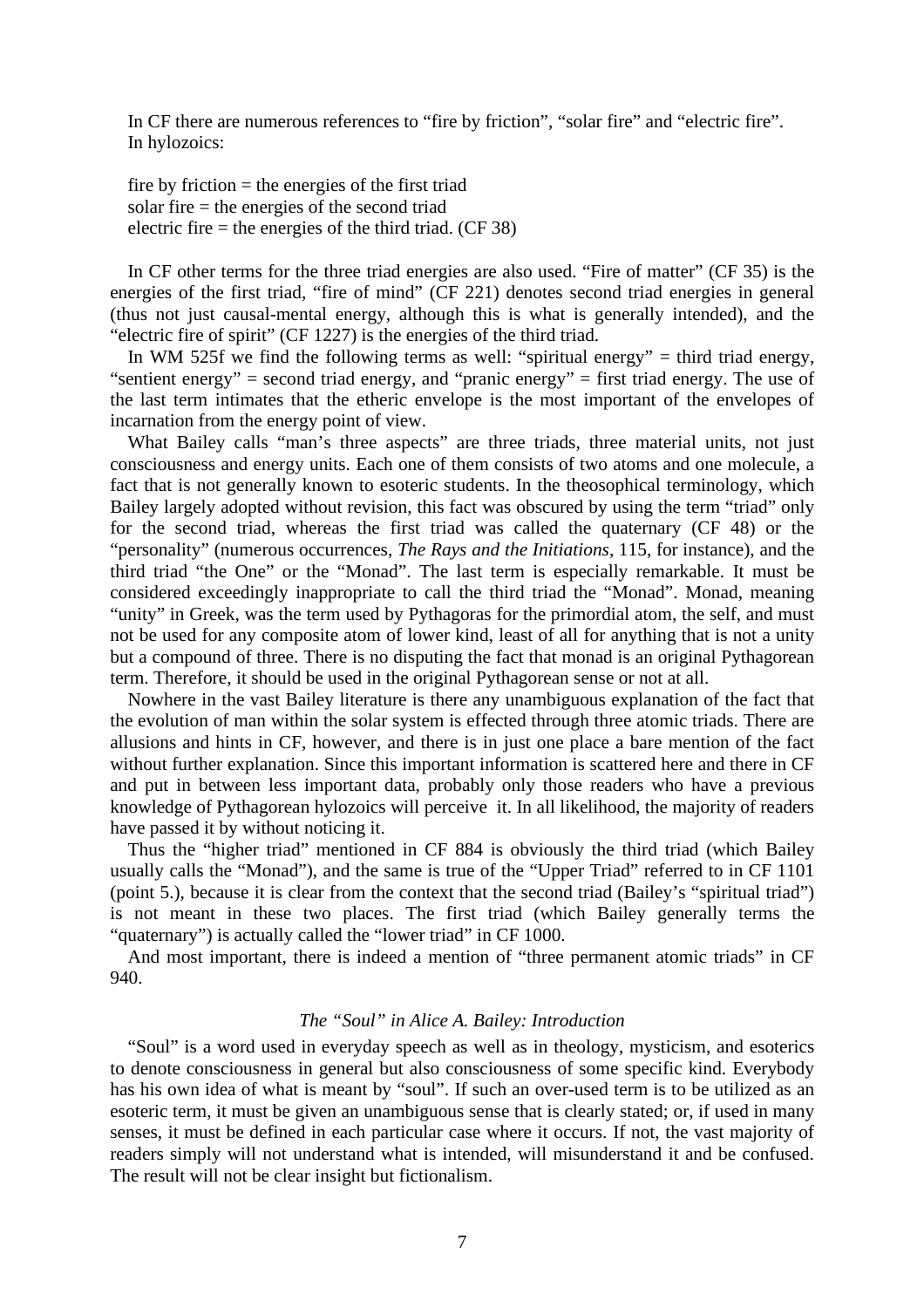In the extensive Bailey literature, "soul" is a term frequently used. Regrettably, it is a term used in many different senses without clear indications that this is the case. The results are obscurity, vagueness, and sometimes obvious contradictions. These undesirable results could have been prevented with a more reflective and expedient choice of terms. A few examples, all of them taken from WM, will suffice to show these incongruities:

It is said on the one hand that the soul is omniscient ("as the omniscience of the soul is tapped…", WM 291), but on the other hand that it "may lack knowledge in the three worlds [the worlds of man, 47–49] and in this way be deficient" (WM 180).

It is moreover said that the soul is omnipotent (WM 153, 231), but nevertheless that "the soul is organising itself for effort, re-orienting its forces, and preparing for a fresh and powerful impulse," (WM 89).

It is said that "only the soul has a direct and clear understanding of the creative purpose and of the plan," "only the soul, whose nature is intelligent love can be trusted with the knowledge, the symbols and the formulas which are necessary to the correct conditioning of the magical work," "only the soul has power to work in all three worlds at once, and yet remain detached, and therefore karmically free from the results of such work," etc. (WM 126). At the same time, however, "it is at first almost impossible for the onlooking soul to dissociate its own astral mechanism from the astral mechanism of humanity as a whole, and from the astral mechanism of the world." (WM 222)

From the quotations cited in the last paragraph it is clear that "soul" sometimes denotes an entirely superhuman consciousness level (with freedom from karma, etc.) and sometimes quite normal and everyday human consciousness. The fact that "soul" thus has reference to two quite different levels of consciousness, belonging to two different natural kingdoms (the human kingdom,  $47:4 - 49:7$ , and the fifth natural kingdom,  $45:4 - 47:3$ ) is commented upon in one place: "It must be remembered that none of these names and these activities refer to the soul on its own plane but only to human souls in incarnation on the physical plane. This must be stressed, for on its [sic! – substitute their for its] own plane the souls of all men stand free from illusion, and neither can be destroyed, deluded nor manipulated. It is only 'the souls in prison' who are subject to the activities of the forces of evil and only for a term." (WM 241)

It is evident, therefore, that the term "soul" is used in the Bailey literature in several widely different meanings. But which are they? And even if we could state them in a general sense, out of context, how can we know what is meant by "soul" in context, in each individual place throughout the Bailey books? As will be demonstrated below, this is no trifling problem but one that is essential to the clear understanding of the whole teaching given through this literature. It is nevertheless a problem that can be solved with hylozoic knowledge and method.

If you cast a glance again at the tables in the beginning of the chapter "Man's Three Aspects According to Alice A. Bailey", you will see that "soul" is a term for the "second aspect", that is: the second triad. Thus we can make a distinction between

- (1) "soul" in the sense of consciousness in general and of any kind, and
- (2) "soul" in the sense of consciousness at the level of the second triad (45–47).

The first sense of soul is not common in the Bailey literature. The second sense, consciousness on the second triad level, is far more common.

In the following, we shall examine the Bailey use of "soul", in the first sense to begin with, and then in the second sense.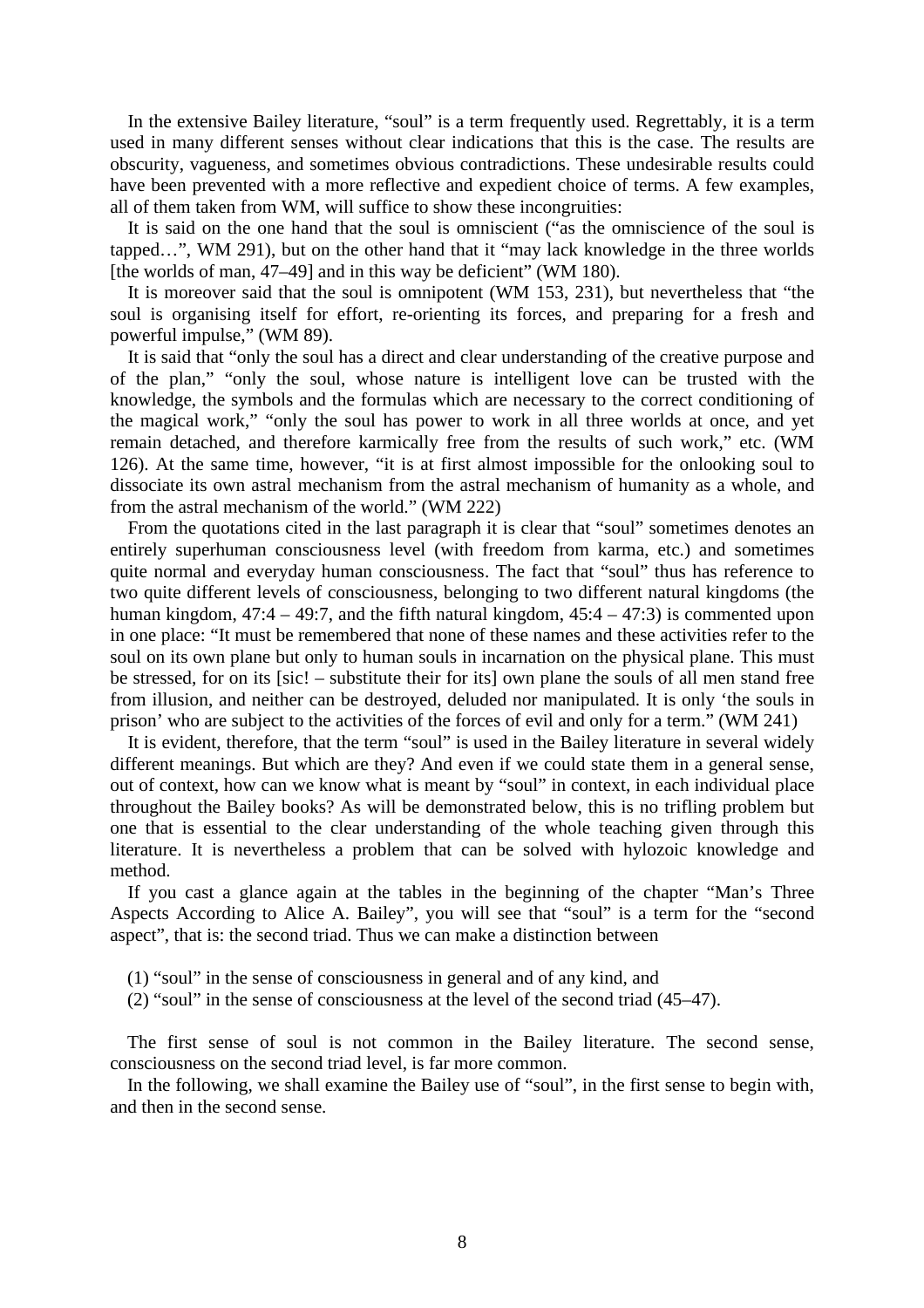## *"Soul" in the Sense of Consciousness in General and of Any Kind*

Hylozoics teaches that "The thing most essential for understanding the consciousness aspect of existence is to know that there is only one consciousness in the cosmos, the cosmic total consciousness, of which every monad has an inalienable part. This consciousness is an amalgamation of the consciousness of all monads in the cosmos." KofR 2.4.1

Therefore, it is important to realize that different kinds of *collective* consciousness are meant in the following statements:

"It should be borne in mind that the soul of matter, the anima mundi, is the sentient factor in substance itself. It is the responsiveness of matter throughout the universe and that innate faculty in all forms, from the atom of the physicist, to the solar system of the astronomer, which produces the undeniable intelligent activity which all demonstrate. It can be called attractive energy, coherency, sentiency, aliveness, awareness or *consciousness*, but perhaps the most illuminating term is the quality which every form manifests." (WM 33; italics by  $L.A.$ )

"This soul manifests differently in the various kingdoms of nature, but its function is ever the same," (WM 35)

"Students must not get confused by the complexity of the subject. They must learn certain large generalisations, and remember that as the omniscience of the soul is tapped, the more detailed knowledge will gradually fall into place." (WM 291)

In the quotation last cited, "soul" means the same as the "universal soul" or anima mundi, that is, the planetary collective consciousness in atomic worlds (not molecular worlds) 46–49. There is an explicit reference to the "universal soul" in WM 47.

Hylozoics teaches us that "The collective consciousness is the primary and common one; the individual self-consciousness the individual must acquire by himself throughout ever higher natural kingdoms, this being possible because of his very participation in the collective consciousness." (KofR 2.4.2)

There are also some places in WM, where "soul" denotes individual human consciousness of an unspecified kind. In these places, "soul" is afforded specified meanings by the addition of various qualifications, such as "animal", "divine", "human", "onlooking", "on its own plane". etc.

The soul… is that in man which makes him aware of his environment and his group, which enables him to live his life in the three worlds of his normal evolution as the onlooker, the perceiver, the actor. This is what enables him eventually to discover that this soul in him is dual and that part of him which responds to the animal soul and part of him recognises his divine soul. The majority however, at this time will be found functioning as neither purely animal nor purely divine, but can be regarded as human souls." (WM 36f)

(About conditions in the emotional world) "Because the forces in the aspirant's own body are equally in disorder, he blends in with the surrounding chaos to such an extent that it is at first almost impossible for the onlooking soul to dissociate its own astral mechanism from the astral mechanism of humanity as a whole, and from the astral mechanism of the world." (WM 221f)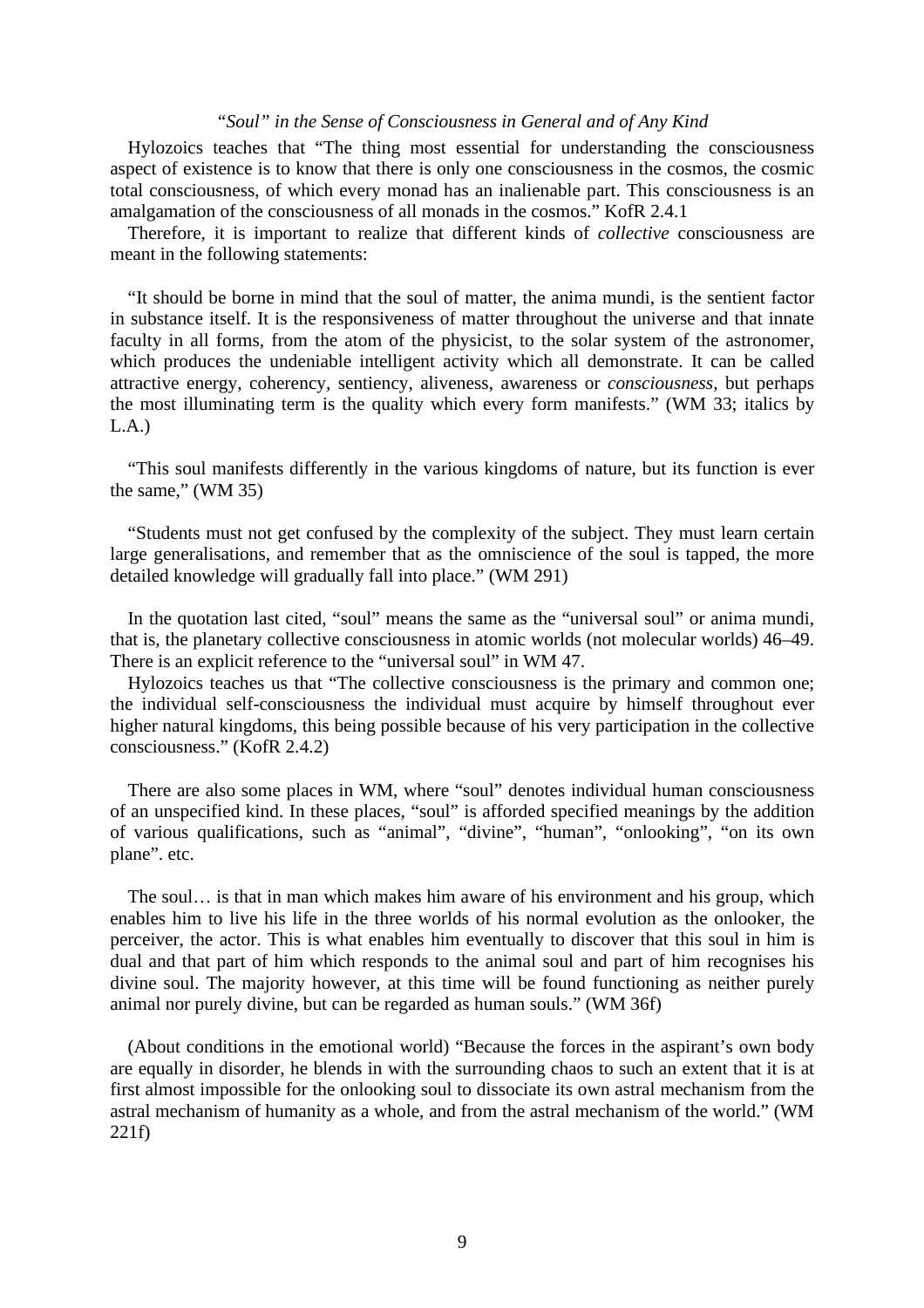"It must be remembered that none of these names and these activities [of the evil forces] refer to the soul on its own plane but only to human souls in incarnation on the physical plane. This must be stressed, for on its [sic!] own plane the souls of all men stand free from illusion, and neither can be destroyed, deluded nor manipulated." (WM 241, quoted above)

# *"Soul in the Sense of Consciousness on the Level of the Second Triad*

As is clear from our discussion in the chapter "Man's Three Aspects According to Alice A. Bailey", the terms "soul", "ego", and "higher self" are used to denote consciousness in the second triad. There is an important difference seen in the use of "soul" on the one hand and "ego" and "higher self" on the other. In contradistinction to "soul", "ego" and "higher self" are never used in the sense of consciousness in general and of any kind earlier discussed. Where "higher self" is concerned, this is self-evident; the very choice of the word "higher" precludes its use for everyday human consciousness, which by definition is "lower" ("lower self", etc., compare the second tabulation in the beginning of the chapter "Man's Three Aspects…"). Therefore, we shall also discuss the sense of "ego" in this chapter.

But before we proceed any further, we must remind the reader of three very important hylozoic principles. Without having them in mind, there can never be any true understanding of the issues discussed here.

(1) *There is no consciousness but consciousness of matter*, consciousness in matter. Expressed differently: consciousness is always bound up with matter, has always a material basis. This implies in its turn that you can define any kind of consciousness by referring to the kind or kinds of matter corresponding to it. In fact, this is the only possible way of dividing, defining, or classifying consciousness. This principle is called the *basic materialism* of hylozoics.

(2) *There is no consciousness but as a result of the process of manifestation* (the process of involution followed by the process of evolution). This implies that, however high a level of consciousness a being is on, this being must have reached that level by evolving from a lower level and, in the last analysis, from the very lowest. Consequently, this being must have gone through all the stages not just of the process of evolution but of the whole process of manifestation. This principle is called the *consistent evolutionism* of hylozoics.

(3) *There is no self-consciousness but inherent in a permanent, material monad, which is different from its envelopes*. Consistent evolutionism implies or presupposes that one and the same individuality evolves from the subhuman natural kingdoms to the human kingdom, from there to the superhuman and divine kingdoms. This individual consciousness, or self, must have a material basis. This material basis cannot be any one of those three called "man's three aspects" by Bailey (called the three triads in hylozoics), since the individuality will abandon them in turn and as its consciousness evolves beyond them. The material basis of the self is in all kingdoms a primordial atom which is called the monad. This hylozoic principle is called *monadology*.

Starting from the three principles just mentioned, we must, when trying to grasp what Bailey means by "soul", answer two questions one of which occasions an attendant question.

Question (1): What kind of consciousness in the second triad is intended: causal (47:1-3) or essential (46:1-7) or even lower superessential (45:4-7)? Attendant question: What degree of awakening (self-activation) is intended?

These two questions concerning kinds of consciousness and degrees of self-activation are important, since there is a considerable difference in consciousness capacity between an individual, say, at the stage of culture in the human kingdom who is having his first conscious contacts with causal consciousness (in 47:3), and an individual on the highest levels of the stage of unity, that is to say, an individual who has left the human kingdom and is functioning with permanent self-consciousness not just in 47:1 but in 46:1-7 as well.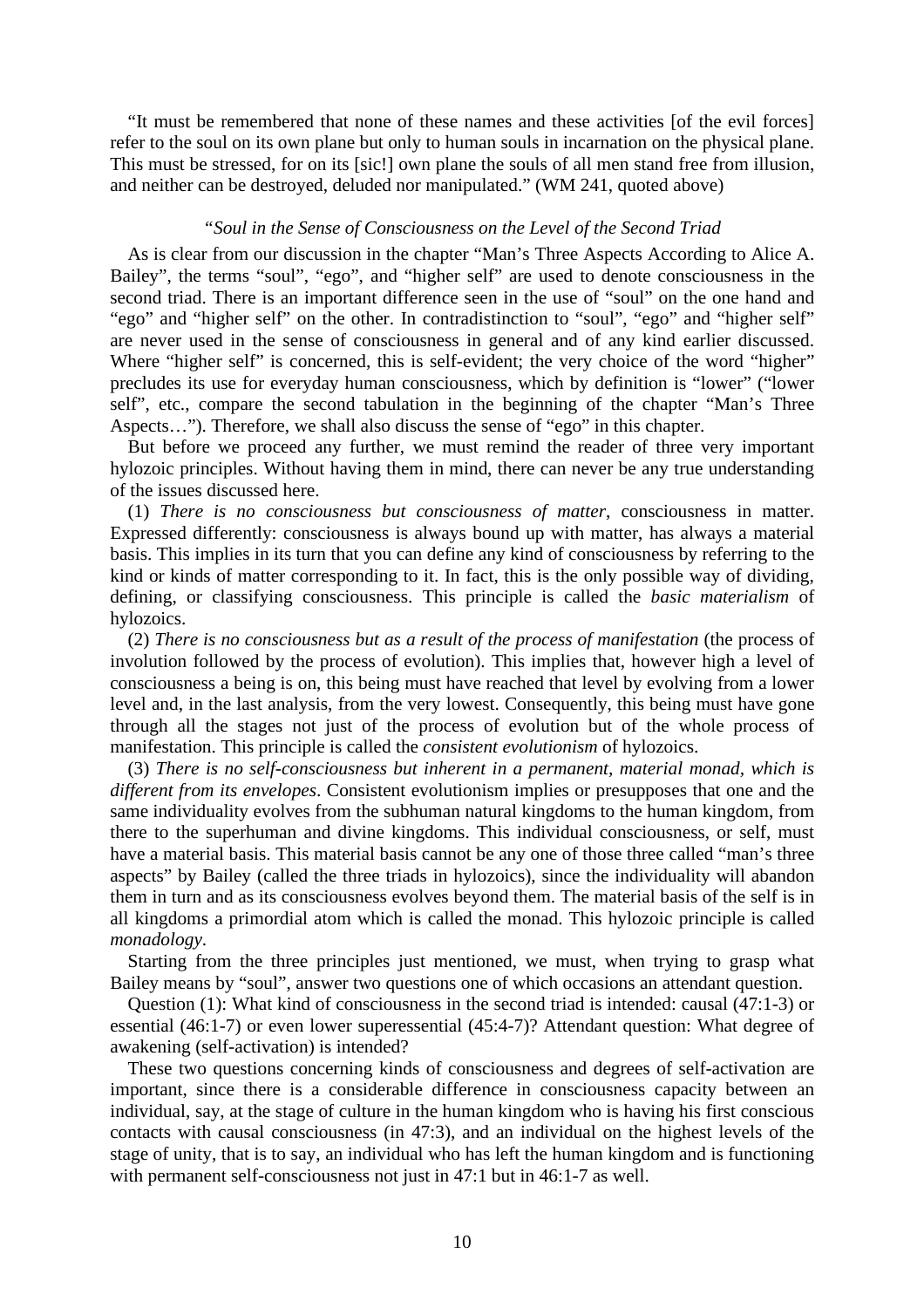Question (2): When Bailey differentiates between man's "higher self" (ego or soul) and "illusory self" and by the latter means our ordinary physical, emotional, and mental selfconsciousness, how is this teaching to be understood in the light of hylozoics, which teaches that man's self is the monad consciousness on any level – physical, emotional, or mental – wherever it is to be found?

Let us first try to answer Question (1). Often there are no sure indications whether causal (47:1-3) or essential (46) consciousness or both are intended when "soul" or "ego" is spoken of. Readers of Bailey perhaps think that "soul" and "ego" always mean causal (consciousness or body), since "egoic body" is a synonym for "causal body", but this need not always be the case. Here, for instance, we have two passages in WM, where "soul" obviously refers to essential (46) consciousness:

"1. Only the soul has a direct and clear understanding of the creative purpose and of the plan.

2. Only the soul, whose nature is intelligent love can be trusted with the knowledge, the symbols and the formulas which are necessary to the correct conditioning of the magical work.

3. Only the soul has power to work in all three worlds at once, and yet remain detached, and therefore karmically free from the results of such work.

4. Only the soul is truly group-conscious and actuated by pure unselfish purpose.

5. Only the soul, with the open eye of vision, can see the end from the beginning, and can hold in steadiness the true picture of the ultimate consummation." (WM 126)

"The soul is group conscious and group controlled, and (until the causal body has been overcome and liberation from its control achieved) the real significance of purity will not be comprehended." (WM 258)

It is clear from the two quotations last cited that "soul" refers also to consciousness and ability above the causal and beyond the human kingdom.

However, often "soul" means the self-consciousness of the human monad in its causal envelope, or, to express it more exactly, in its second triad 47-atom. It is very important to understand that human causal self-consciousness awakens or develops gradually, that it has not been there all the time as an "omniscient higher self" of sorts. Below a few quotations from WM are cited, where "soul" means the awakening causal self-consciousness of the human monad.

"Inspiration originates on the higher levels; it presupposes a very high point in evolution, for it involves the egoic consciousness and necessitates the use of atomic matter, thus opening up a wide range of communicators. It spells safety. It should be remembered that the soul is always good; it may lack knowledge in the three worlds and in this way be deficient; but it harbours no evil." (WM 180)

(Two remarks: the "atomic matter" mentioned is 47:1, the "three worlds" are 47, 48, and 49.)

"The day comes, however, when the soul awakens to the need of dominating the situation and of asserting its own authority. Then the man (spasmodically at the beginning) takes stock of the situation. He has to discover first which type of energy preponderates and is the motivating force in his daily experience. Having discovered this, he begins to re-organize, to re-orient and to re-build his bodies. The whole of this teaching can be summed up in two words: Vice and Virtue.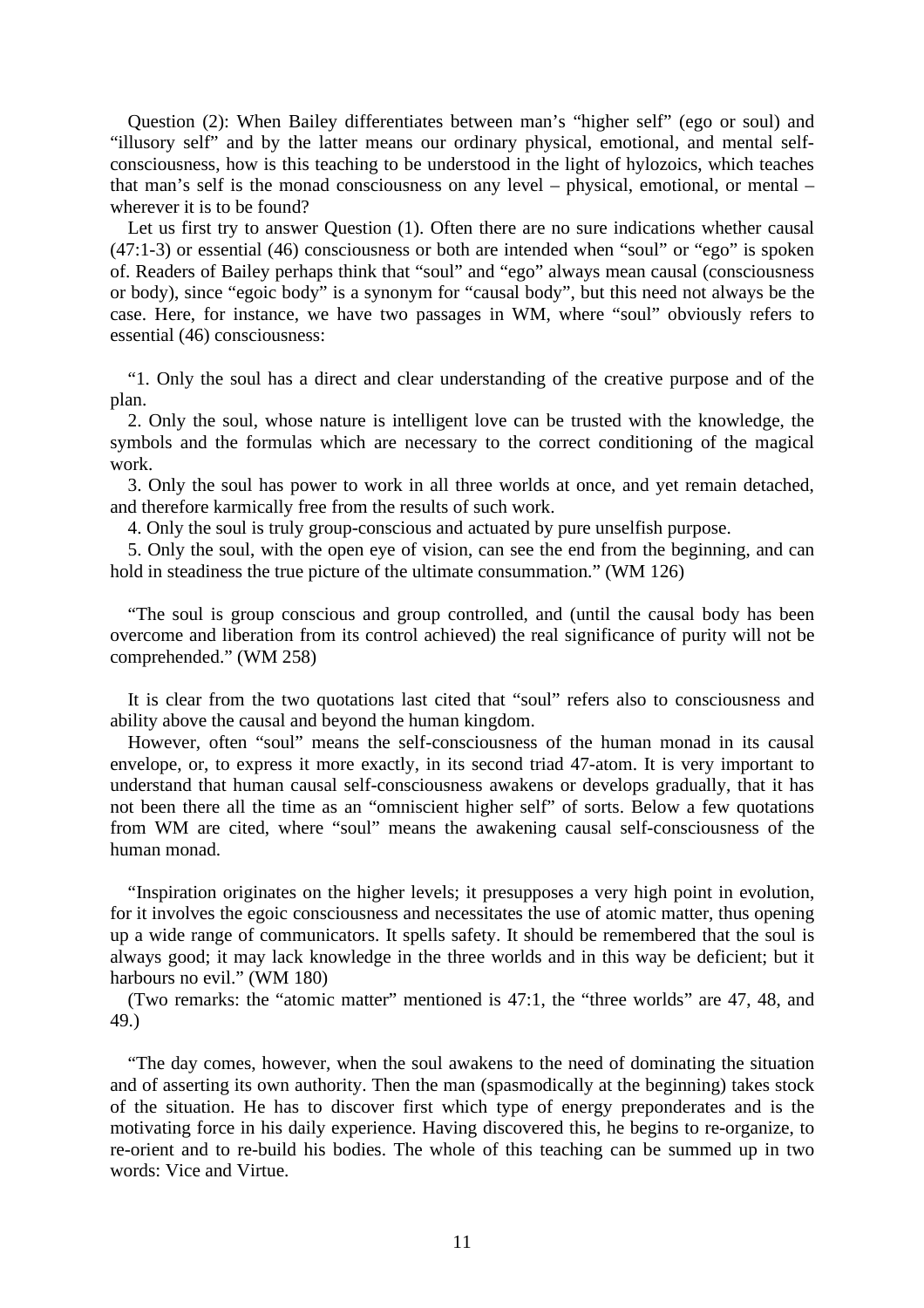"Vice is the energy of the sheaths, individual or synthesised in the personality, as it controls the life activities and subordinates the soul to the sheaths and to the impulses and tendencies of the lower self.

"Virtue is the calling in of new energies and of a new vibratory rhythm so that the soul becomes the positive controlling factor and the soul forces supersede those of the bodies. This process is that of character building." (WM 202f)

Henry T. Laurency paraphrases the last two paragraphs thus: "Vice is the energies of the envelopes of incarnation, synthesized in the personality, because they keep the self in its envelopes and counteract the causal energies.

"Virtue is for the self to utilize the causal energies and by means of them to control the personality (the energies of the envelopes of incarnation)." Henry T. Laurency, *Knowledge of Life One*, 5.13.10, 11

(The envelopes of incarnation are the mental, emotional, etheric and organic envelopes.)

"The stage wherein the soul, through concentration and meditation succeeds in imposing its ideas and impressions upon the mind held 'steady in the light' and so enables the mental body to respond to impressions and contacts emanating from the subjective and spiritual worlds." (WM 227)

"All great scientists and workers in the realm of objective nature have worked as souls." (WM 333)

Therefore, the "world of souls" (WM 211) is the causal world (47:1-3), and when the pineal gland is said to be the "seat of the soul" (WM 183), it means that it is the seat of causal consciousness.

It is clear from her writings that Alice A. Bailey was not familiar with the teaching on the monad in its original Pythagorean sense. Otherwise she would have mentioned the monad when describing activities of the self-conscious individuality in the human kingdom. Instead she used the term "soul" in this sense as well. To forestall confusion, however, she was obliged to qualify the term "soul" with attributes such as "onlooking" and "human" to distinguish it from "soul" in the sense of causal consciousness, which she calls "soul on its own plane". Two instances of this from WM are given below:

(About conditions in the emotional world) "Because the forces in the aspirant's own body are equally in disorder, he blends in with the surrounding chaos to such an extent that it is at first almost impossible for the onlooking soul to dissociate its own astral mechanism from the astral mechanism of humanity as a whole, and from the astral mechanism of the world." (WM 221f)

"It must be remembered that none of these names and these activities refer to the soul on its own plane but only to human souls in incarnation on the physical plane." (WM 241, previously quoted)

To sum up the discussion so far and also to answer Question (1) posed earlier, we say that the term "soul", when not meaning collective consciousness of any kind whatever (which is not a common meaning in the Bailey literature), means the individual's, the monad's consciousness in some one of the three units of the second triad and, through it, in the pertaining envelope. In general, this implies the human monad centred in the second triad 47 atom and active, therefore, through the causal envelope, or the superhuman monad centred in the second triad 47-atom and 46-atom and active, therefore, in both the causal and essential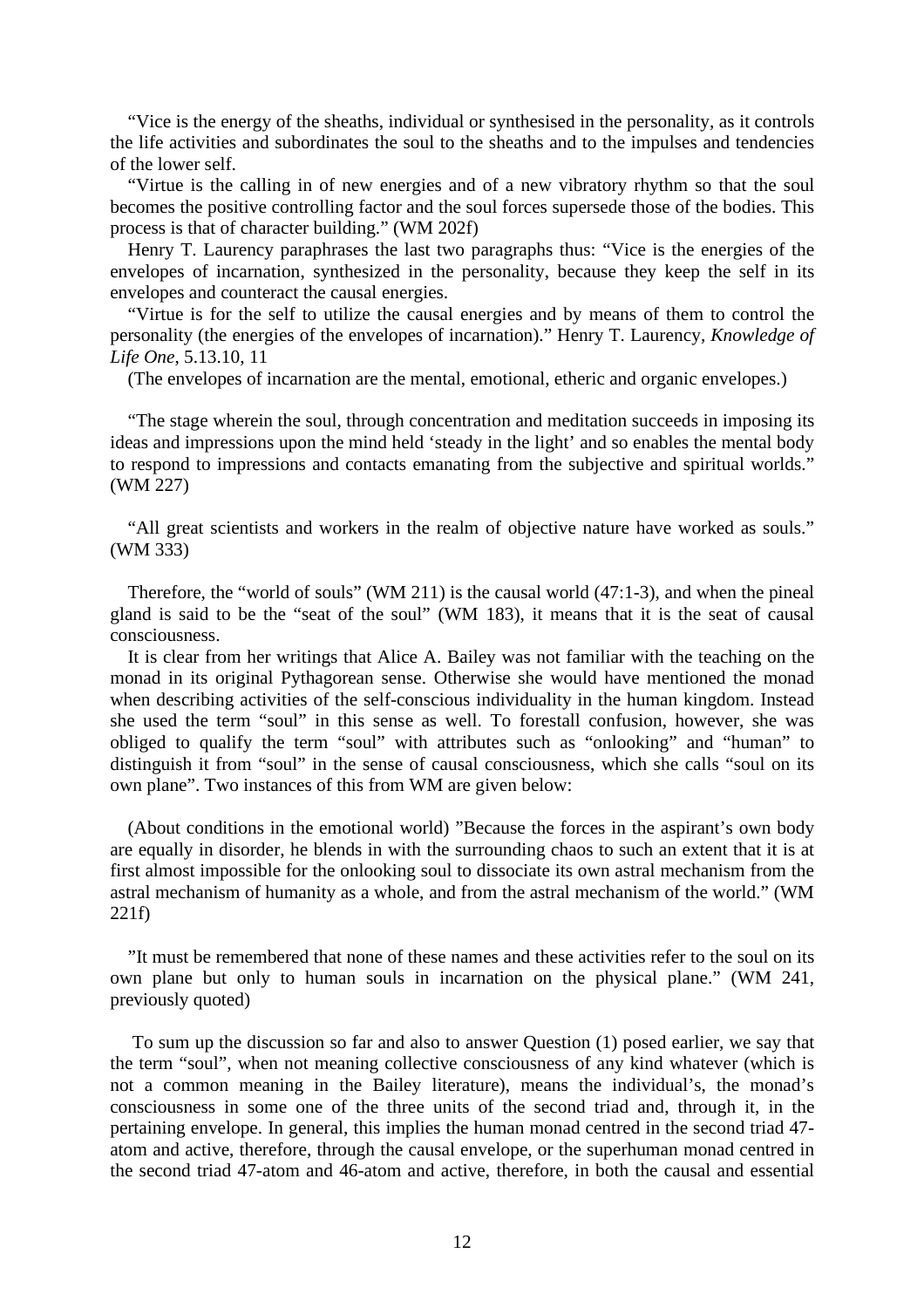envelopes. All stages of activation are implied, from the first, sporadic contacts with causal consciousness, where this is almost wholly passive and the individual's self-active consciousness is almost wholly concentrated on mental and emotional levels, to full sovereignty in the causal and essential envelopes through a self-conscious centring in the second triad 47 and 46 atoms.

Now to Question (2). If, where man is concerned, "soul" (when not meaning consciousness in general, which we have already discussed) only had reference to his awakening, incipient and, therefore, embryonic, faint causal and essential consciousness, we cannot understand and explain the references, numerous throughout the Bailey literature, to some other selfconscious principle in man, a principle which possesses superhuman consciousness and ability, *and which is likewise called soul*:

"The disciple on the physical plane and the inner teacher (whether one of the Great Ones or the 'Master within the Heart') need to know each other somewhat, and to accustom themselves to each other's vibration." (WM 65)

"It is a safe rule for aspirants to assume when they contact a high vibration and stimulus, that it is their own soul contacting them, the Master in the heart, and not run off with the idea (so flattering to their pride and personality) that the Master is endeavouring to reach them." (WM 171)

In this meaning of "soul", also "Ego", "higher self", and "Solar Angel" are used interchangeably:

[The aspirant is supposed to effect] "An harmonious cooperation with his solar Angel, so that solar force may impose its rhythm upon the lunar forces." (WM 571)

(Note: "solar force" means energy from the second triad, the "lunar forces" mean the first triad energies.)

"The Ego on its own plane, realizes *consciously* its relationship to the Master, and seeks to transmit that consciousness to the Personality.

"The Higher Self on its own plane, is not trammelled by time and space, and (knowing the future as well as that which is past) seeks to bring the desired end nearer and make it more rapidly a fact.

"The Higher Self or Ego on its own plane has direct relationship with other egos on the same ray, and on a corresponding concrete or abstract ray, and – realizing that progress is made in group formation – works on that plane at the helping of his kind." (LOM 33f)

[About the Ego's own development it is said that the Ego makes] "frequent attempts to definitely control the lower self, a thing distasteful to the Ego, whose tendency is to rest content with consciousness and aspiration on its own plane." (LOM 37)

When reading the passages just cited and other ones in the same vein, it is hardly possible to draw any other conclusion than that man is presented as consisting of two separate beings, two different selves, a higher self (or Ego), which is fully developed to a superhuman level of consciousness and activity and is content to remain there, and a lower self (the "personality"), our everyday self with its experience of the physical world and self-consciousness in it (between incarnations in the emotional and mental worlds as well).

Such a "two-selves doctrine" agrees fairly well with Indian exoteric pantheism (Shankara's advaita). According to the latter, man's true self is a divine being (atman) at home in a higher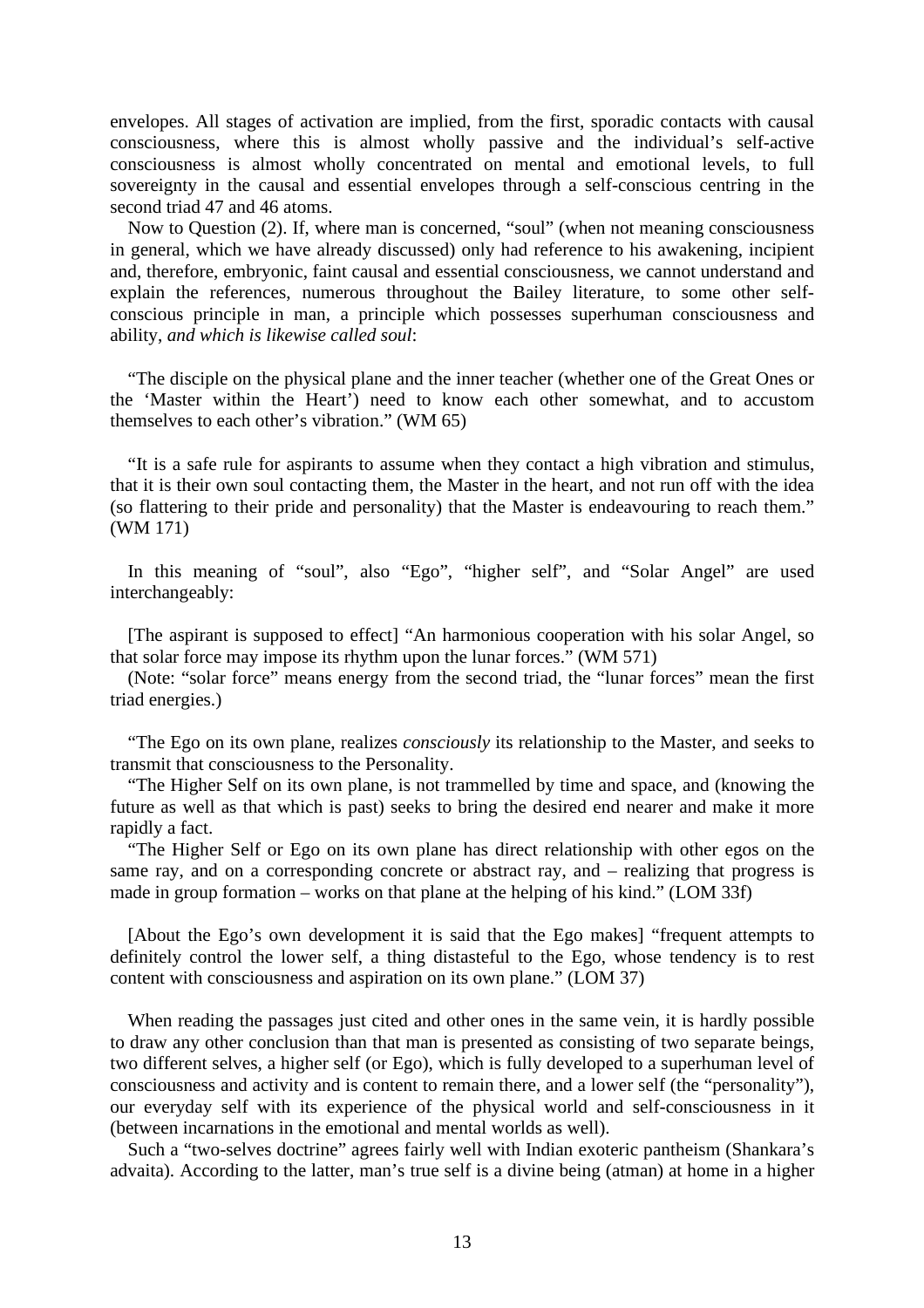world, whereas the self-consciousness man experiences and identifies himself with as his self has only a shadowy, unreal, and illusory existence. The implication is that the entire human existence, nay, the whole of evolution, is absurd. Why must we live as shadows and unreal illusory beings in an imperfect state, when our true self already lives in a divine state or even has been there always? This cannot possibly be the genuine and original esoteric teaching. It is in unresolvable conflict with consistent evolutionism and monadology, which both are true esoteric teachings.

A propos this Laurency makes a few observations that are noteworthy:

"The fundamental divergence of Pythagoras' hylozoics and Shankara's pantheism is that advaita assumes that consciousness can exist without a material basis, while according to hylozoics consciousness cannot have a separate existence independent of matter, but is always and necessarily bound up with matter.

"According to pantheism, life must be without a rational purpose. The universal soul separates from itself the individual soul, which after meaningless wandering about (metempsychosis) through the four natural kingdoms, finally succeeds in attaining nirvana, and is annihilated by being reabsorbed into an eternally immutable universal soul that works blindly and automatically without a purpose. It is understandable that self-consciousness as having no firm point for its own existence, must be assumed to merge with the primordial soul once it is freed from matter. " KofR 7.2.24f

According to consistent evolutionism, the human monad possesses no higher selfconsciousness than what it has managed to acquire (activate) through its own work (according to the law of self-activation) in the process of evolution from the lowest world (the physical world) up.

According to monadology, there cannot *simultaneously* be two separate levels of selfconsciousness in man, if by man we mean the human monad. If there is reference to some higher principle in contact with man, self-conscious as man is self-conscious, then it must be *another individual*, *another monad*, than the human monad.

It must not be assumed that the facts just mentioned were not known to the real author or inspirer of the Bailey books, 45-self D.K. Of course they were. However, his amanuensis, Alice A. Bailey, was apparently not familiar with them or, at any event, did not adapt the terminology she had taken over from the earlier theosophists to reflect these facts.

Yet it is very clear from the writings penned by Alice A. Bailey, *A Treatise on Cosmic Fire* (CF) in particular, that the higher self, Ego, the soul or solar Angel, to which there are numerous references, is neither the human monad nor any kind of mere passive human consciousness, but another monad, another individual, who is self-conscious and self-active in superhuman worlds, independent of whether and when the human monad is self-conscious and self-active in its worlds. But these beings nevertheless have a very close connection with man, "for these solar Angels concern his own essential nature, and are also the creative power by which he works." (CF 680)

They are far evolved beings, corresponding to second selves  $(45:4 - 47:3)$  of the human evolution, "Nirvanis from a preceding Mahamanvantara." (CF 681)

(Note: A nirvani is an individual who has attained nirvana, or world 45; a mahamanvantara is the period of the manifestation of a solar system, see PhS 2.49)

Their work consists, among other things, in building the causal envelope in 47:1 matter and in so doing connect man's first and second triads. They derive their origin from world 46 ("the logoic middle principle", CF 681, 689ff), and have at least 46:1 consciousness.

In Pythagorean terminology, which is preferably used by students of hylozoics, the solar Angel is called Augoeides. This Greek word means the "shining one"; in English the singular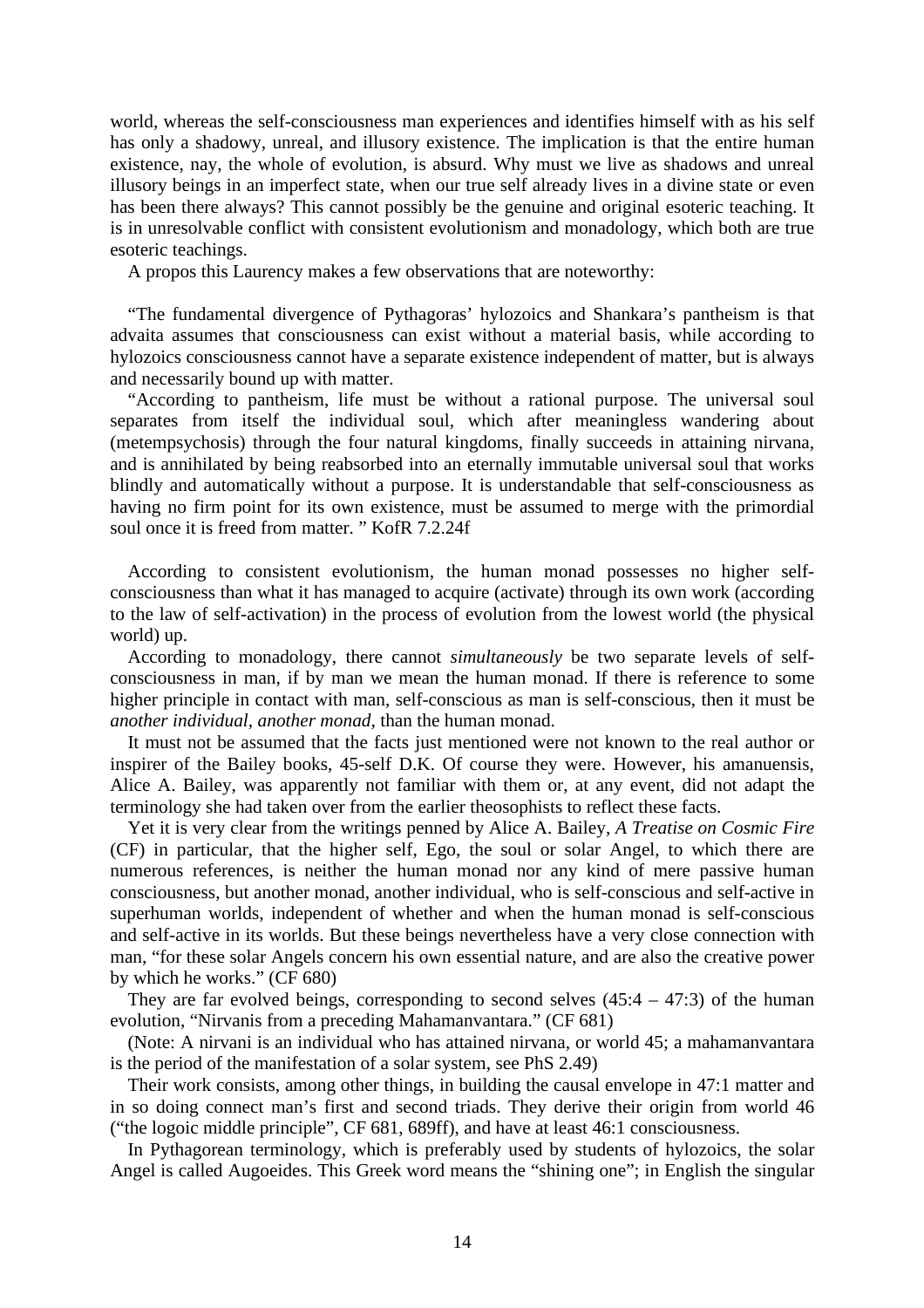is distinguished from the plural by never having the definite article. The work of the Augoeides with human beings begins at the latter's causalization (Bailey: "individualisation"), the transition of the monads from the animal to the human kingdom) and consists in being the agents of the law of destiny where individuals and groups are concerned, in inspiring man from causal levels (possible only at the stage of culture on), but never in leading man in the manifest way that the so-called spiritual guides of the emotional world do.

The Augoeides have long ago passed through the stage corresponding to the human kingdom in consciousness development (CF 686, 699f). However, they have never been human beings (at least their majority), since they belong to another line of evolution than the human, a parallel evolution called the deva or angel evolution. That they are devas, or angels, is clear from CF and also from the terms used in that book: fire devas, manasa devas, solar angels; it is also clear from WM 100f. Augoeides is called a "radiant angelic existence" in IHS 115 and the "Ego, the Thinker, the Solar Lord, or Manasadeva" in IHS 136.

In the following, I cite some interesting information on Augoeides gathered mostly from WM. I must emphasize here that in these quotations, the "soul" or "Ego" referred to is not a mere higher envelope of man, such as his causal envelope, but another individual, another monad, using man's causal envelope as a means of contacting the human monad. I beg the reader's pardon, if I appear tedious or repetitious, but I believe there is no subject in theosophy or of the Bailey literature about which confusion is more thorough and rife:

"The white magician is one who is in touch with his soul." (WM 57)

"As the man seeks to reach control of the mind, the soul in its turn becomes more actively aggressive." (WM 88)

"The flowering forth of the mind in men, which so distinguishes the present age, indicates to the solar Angel a second crisis, of which the first was but the symbol. That for which the solar Angel exists is making its presence felt within humanity, and another strong pull is being exerted upon the solar Angel which this time will produce a second fecundation. This will give to man those qualities which will enable him to transcend human limitations, and become part of the fifth or spiritual kingdom in nature. The first effort of the solar Angel turned animal-men into human beings; the second will turn human beings into spiritual entities, plus the gains of experience in the human family." (WM 88f)

"Such disciples are in conscious contact at times with their own soul forces and for them there is no defeat nor turning back. They are the tried warriors, scarred and tired, yet knowing that triumphant victory lies ahead, for the soul is omnipotent." (WM 231)

"The darkness may be intellectual, and is consequently still more difficult to penetrate, for in this case the power of the Ego *must* be called in, whereas in the former frequently the calm reasoning of the lower mind may suffice to dispel the trouble. Here, in this specific case, the disciple will be wise if he not only attempts to call his Ego or Higher Self for the dispelling of the cloud, but calls likewise upon his Teacher, or even upon his Master, for the assistance that they can give." (LOM 133)

In LOM 294 (page 290 of the first edition, 1922), Augoeides is called the "doorkeeper".

Where the human monad is concerned, the task of Augoeides is to guide it through its evolution in the human kingdom. Augoeides is the keeper of the human monad's second triad (45:4, 46:1, 47:1), until the monad can take possession of it self-consciously.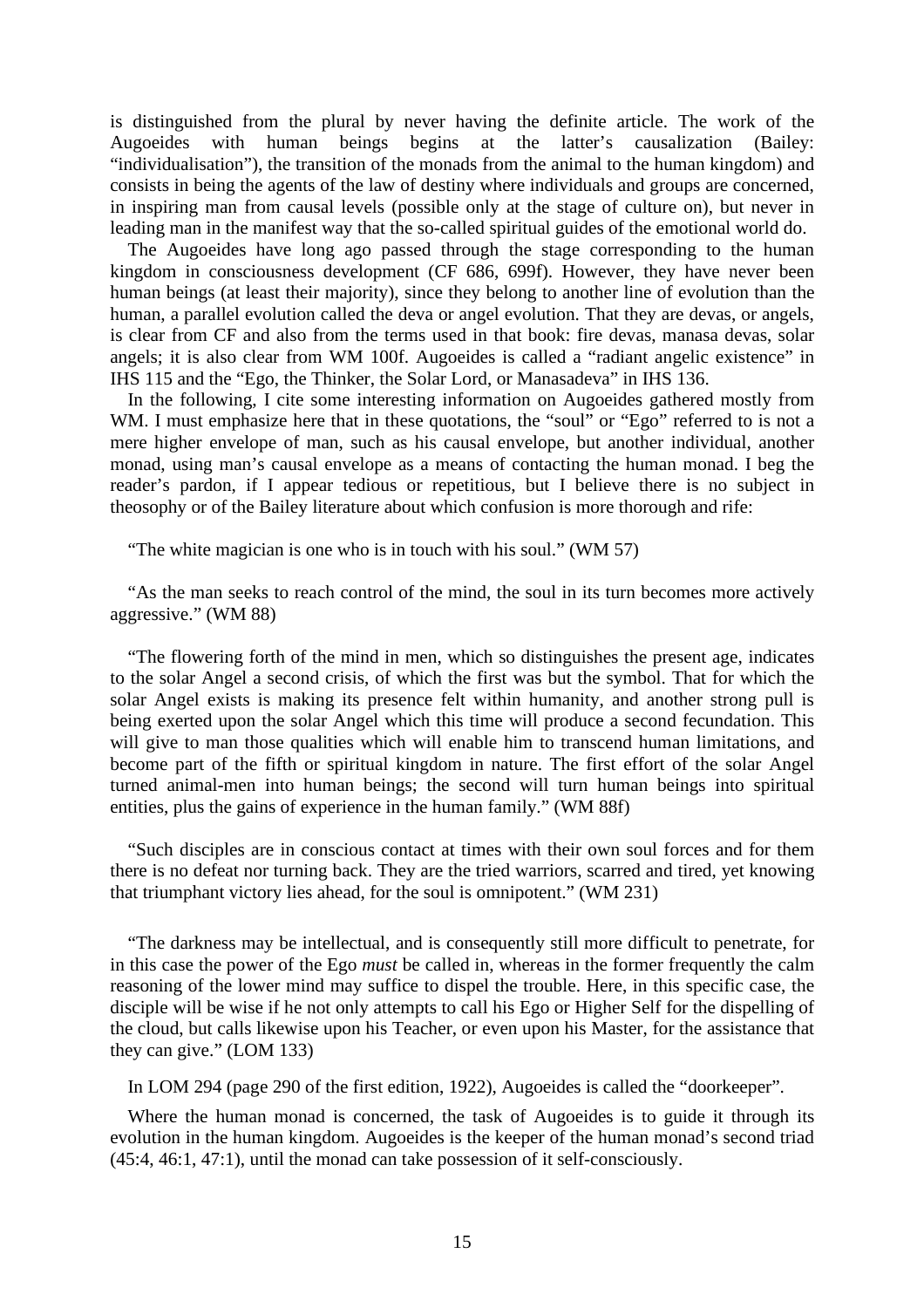Augoeides has his higher counterpart, the keeper of the third triad (43:4, 44:1, 45:1). In order to come under his inspiration, man must be able to function consciously in his second triad. The Pythagorean term for the keeper of the third triad is Protogonos (Greek for "firstborn"). Augoeides and Protogonos are the "two connecting principles" (connecting the second triad with the first triad, and the third triad with the second triad, respectively) mentioned in CF 681. The "Presence" and "Father in Heaven" mentioned in IHS 117 have reference to Protogonos.

Augoeides has accomplished his task when man essentializes (in theosophical and Bailey parlance: takes the fourth initiation) and, so to speak, becomes his own Augoeides. Reference to this is made in IHS 117, 137:

"The solar angel hitherto contacted has withdrawn himself, and the form through which he functioned (the egoic or causal body) has gone, and naught is left but love-wisdom and that dynamic will which is the prime characteristic of Spirit. The lower self has served the purposes of the Ego, and has been discarded; the Ego likewise has served the purposes of the Monad, and is no longer required, and the initiate stands free of both, fully liberated and able to contact the Monad, as earlier he learned to contact the Ego." (IHS 117)

(Notes: "Love-wisdom" means 46-consciousness; "dynamic will" and "Spirit" have reference to 45-consciousness. It is very important to realize that Bailey's Monad is not the Pythagorean monad, the self-atom, but the third triad and its deva keeper, Protogonos.)

"By the time the fourth initiation has been reached, the work of destruction is accomplished, the solar angel returns to his own place, having performed his function, and the solar lives seek their point of emanation." (IHS 137)

(Notes: the "fourth initiation" refers to the causal self's transformation into a 46-self, essentialization. The "work of destruction" means the dissolution of the causal envelope at essentialization. The "solar lives" and their "point of emanation" concern the evolutionary collective beings of tertiary matter which make up the four centres of the causal envelope, and which at the dissolution of the envelope return to the planetary store of causal tertiary matter.)

The "Ego" mostly means Augoeides. There are some places, however, where the "Ego" has reference to man's causal envelope and its developing consciousness. Below I cite one such instance from WM, and another from LOM.

"He begins to realise that his Master works with his soul and that it is his ego, therefore, which is en rapport with the Master and not the personal self." (WM 170)

(Notes: Here "soul" and "ego" are synonyms, with the possible distinction that "soul" has more bearing on the consciousness aspect of the causal envelope, and the "ego" more on the matter and energy aspects of that envelope. The "personal self" means the first triad and its envelopes: the mental, emotional, etheric envelopes, and the organism.)

To the on-looking Hierarchy it is apparent that the divine fire is permeating and warming and radiating throughout the causal body, and that the Ego is becoming ever more conscious on his own plane, and ever more interested – via the permanent atoms, – in the life of the Personality." (LOM 26f)

(Notes: The "divine fire" is the energy of the third triad, the "permanent atoms" are the first triad. The "Personality" is the human monad in the first triad.)

Now we are ready to answer Question (2). When in the Bailey literature distinction is made between man's "higher self" (the "Ego" or the "soul") and "lower self", or the "personality"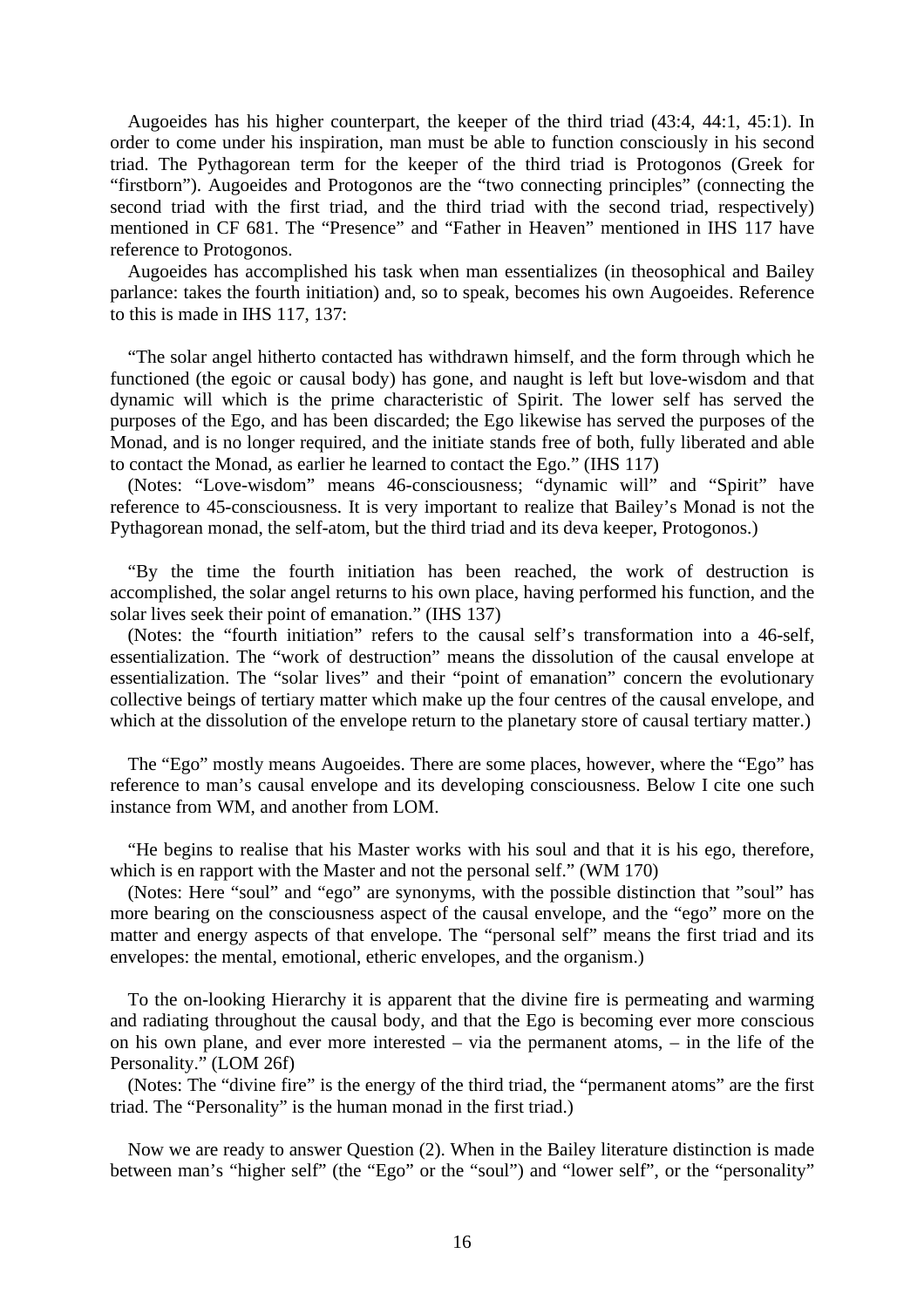(the "personality" meaning our everyday physical, emotional, and mental self-consciousness), and this implies that there is self-consciousness on two quite separate levels simultaneously, this must be understood as referring to two separate individuals or monads: Augoeides as a monad and the human being as a monad. In contrast, whenever there is mention of selfconsciousness in the first triad and in the second triad at different occasions, this can also be understood as meaning that the self-consciousness of the human monad shifts between the two, but it is by no means certain, and to decide in each particular case what is the intended meaning may prove difficult.

## *Summary and Conclusion*

In the Bailey literature, the use of the poorly delimited and therefore vague terms "soul" and "Ego", on the one hand, and the absence of the teaching on the monad, or the self, in the original Pythagorean sense, on the other, present serious obstacles to students desiring a clear understanding of consciousness development. Factors adding to confusion are: the incorrect use of the term Monad for the third triad, the talk of man as consisting of multiple selves ("lower" and "higher" ones), and the failure to distinguish clearly between higher envelopes of the human monad and Augoeides (the "solar Angel").

The main difficulties may be summed up as follows:

Every thinking human being is aware that he is a self, but when reading the theosophical and Bailey literature, he is informed that this is not his true self, but the "lower self", and that his true self is the "higher self". This is absurd on at least three points, since it implies (1) that evident human experience is denied, (2) that two or three self-conscious beings in man are posited, and (3) that the continuity and permanence of the self is denied when equating the self with perishable envelopes for the monad, such as the second or third triad.

Pythagorean hylozoics resolves these difficulties by teaching that the sole content of the cosmos are imperishable primordial atoms, or monads, and their compositions. Monads that have acquired self-consciousness are selves. Monads that have not yet acquired selfconsciousness make up composite atoms of lower and higher kinds, and these composite atoms, in their turn, make up envelopes for self-conscious monads. The human self is a selfconscious monad. Man's multiple bodies are envelopes for the monad, but so are his triads as well, those beings which Bailey calls the "quaternary" or the "personality" (the first triad), the "soul", "Ego" or "Triad" (the second triad), and the "Monad" (the third triad). Any one of these envelopes is a self to the monad whenever the monad identifies itself with its consciousness; for example: the human monad is an emotional self when identifying itself with the consciousness of its emotional envelope (or "astral body"), and a mental self when identifying itself with the consciousness of its mental envelope. However, this identification of the monad with its envelopes results from the monad's ignorance of itself. Man, for instance, is sometimes aware that he is self-conscious, but even then he is ignorant of the fact that this self-consciousness is the monad's consciousness. But upon learning that he is an imperishable monad, he should not, when self-conscious, say to himself, "my monad is selfconscious now", but "I, the monad, am self-conscious now".

There are at least seven clearly distinguishable, different uses or meanings of the term "soul" in the Bailey literature, namely (1) consciousness in general and as a universal phenomenon; (2) the causal envelope and its (at lower human stages) passive consciousness; (3) the second triad and its passive consciousness (passive before the human monad has become a second self); (4) the human monad in general (then it is often called the "human soul"); (5) the human monad after its acquisition of self-consciousness in the causal envelope (being then a causal self); (6) the superhuman monad after its acquisition of selfconsciousness in the 46-envelope (being then a 46-self); (7) Augoeides (often called the "soul